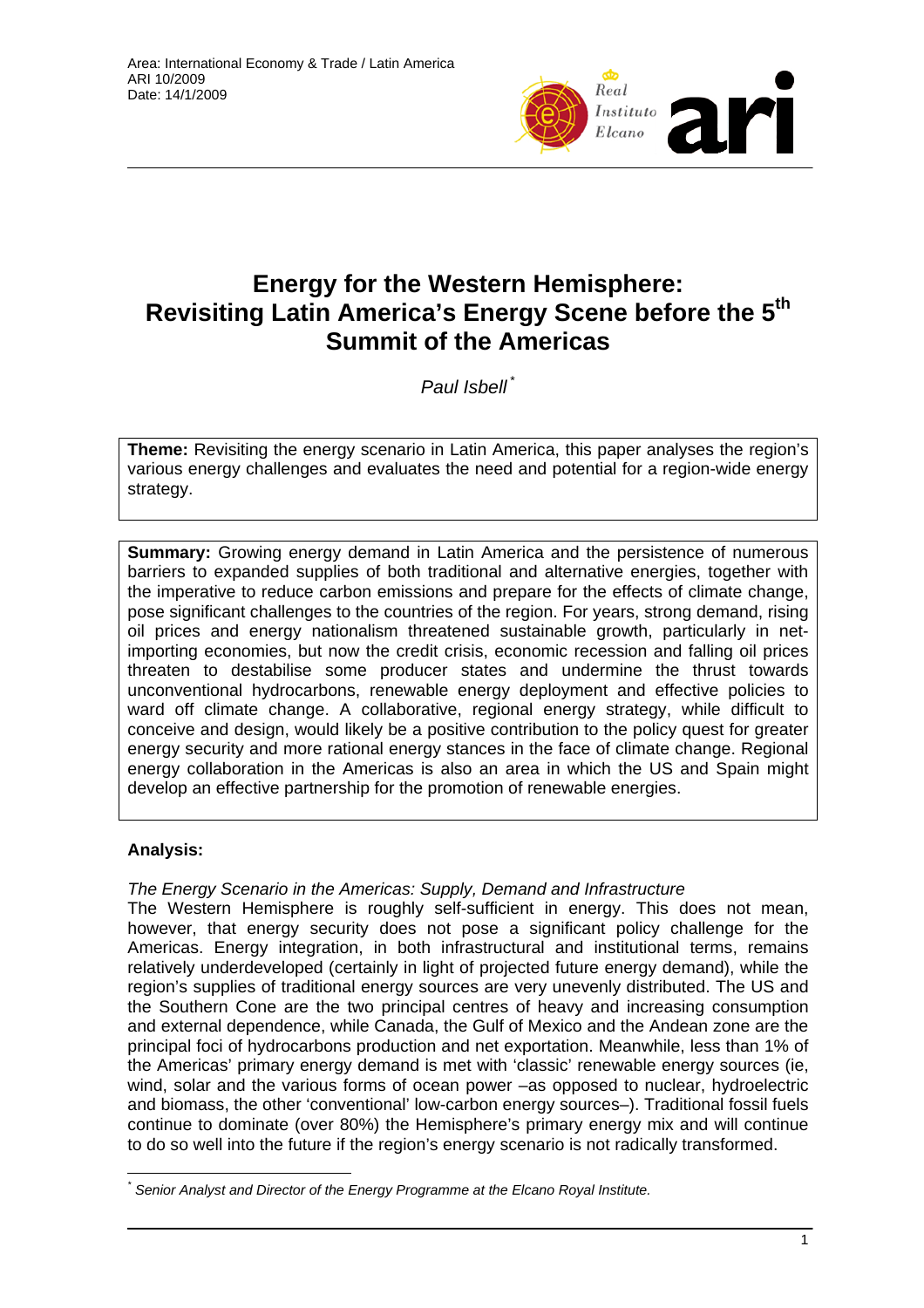

There exists much potential for increased energy supply, particularly in the realm of socalled 'unconventional' and 'difficult' hydrocarbons –like Canada's tar sands and Venezuela's ultra-heavy oil, which together (some 500 billion barrels) might be the equivalent of two Saudi Arabias– and the Hemisphere's many potential sources of offshore and ultra-deep water oil and gas (particularly in Brazil and Mexico, but also potentially in the US, Caribbean and Andean zones). The obstacles to increasing supply – including energy nationalism and the rising costs of technical and material inputs, both of which exercise a negative impact upon investment– are immense, while primary energy demand is set to continuing growing –less so in North America (0.6% annually to 2030) but significantly in Latin America (2%)–. Nevertheless, despite the region's apparent energy potential, the Hemisphere will become ever more dependent on hydrocarbon imports from the Persian Gulf –and ever more vulnerable to the destabilizing impacts of fossil fuel-induced climate change– unless status quo dynamics are drastically altered.

On the other hand, both the quantity and quality of energy infrastructure (including power plants, transmission grids and electricity distribution networks, oil and gas pipelines, refineries and LNG export and import terminals) is insufficient across most of the region, while nearly a quarter of Latin America's population lacks access to electricity. The International Energy Agency (IEA) reference (or 'business as usual') scenario foresees a trebling of electricity generation and a doubling of capacity –requiring an enormous amount of investment (over US\$1 trillion in the electricity sector alone)– if demand is to be met in Latin America during the 25 years leading up to 2030. Even in North America, rising demand is already placing strains upon an increasingly antiquated energy infrastructure system. By itself, the infrastructure challenge is significant enough to constrict demand in many parts of the region, to say nothing of placing severe constraints on renewable energy deployment, particularly centralised forms of wind and solar power (ie, wind and solar farms), across the Hemisphere. The IEA estimates that Latin America will need to invest at least the equivalent of 1.5% of its total GDP to 2030 –some 50% more than average energy investment requirements world-wide– in expanded energy supply and infrastructure if its 'business as usual' energy demand is to be satisfied.

### *Energy Nationalism and Market Pragmatism*

Another salient characteristic of the region's current energy scene has been the return of energy nationalism, now influencing the energy policies of many of the Hemisphere's oil and gas producers. While many emerging markets in Asia successfully took advantage of the economic globalisation of the last 20 years –and, as a result of their consequent economic growth, contributed much of the new energy demand that has been partially responsible for the recent spike in prices–, a number of less-than-developed oil and gas producers in Latin America (particularly Venezuela, Bolivia, Ecuador and Argentina) have become sceptical –even resentful– of globalisation dynamics. Such economies have remained –for whatever reason, for better or for worse– on the margins of the globalising economy. Partially as a result, they have also become highly dependent on oil and gas exports, while their energy sectors have become increasingly dominated by the state. Although prices have recently collapsed from their peaks, and now stand at only 30% of their historic levels some six months ago, the massive revenues that such historically high prices potentially represent have combined with brewing resentment towards liberallytinged globalisation to produce the potent political cocktail of energy nationalism.

The ultimate result has been more prohibitive restrictions on foreign and private sector exploration and production (in the form of tighter fiscal and access conditions for international oil and gas companies) in Latin American hydrocarbons provinces and a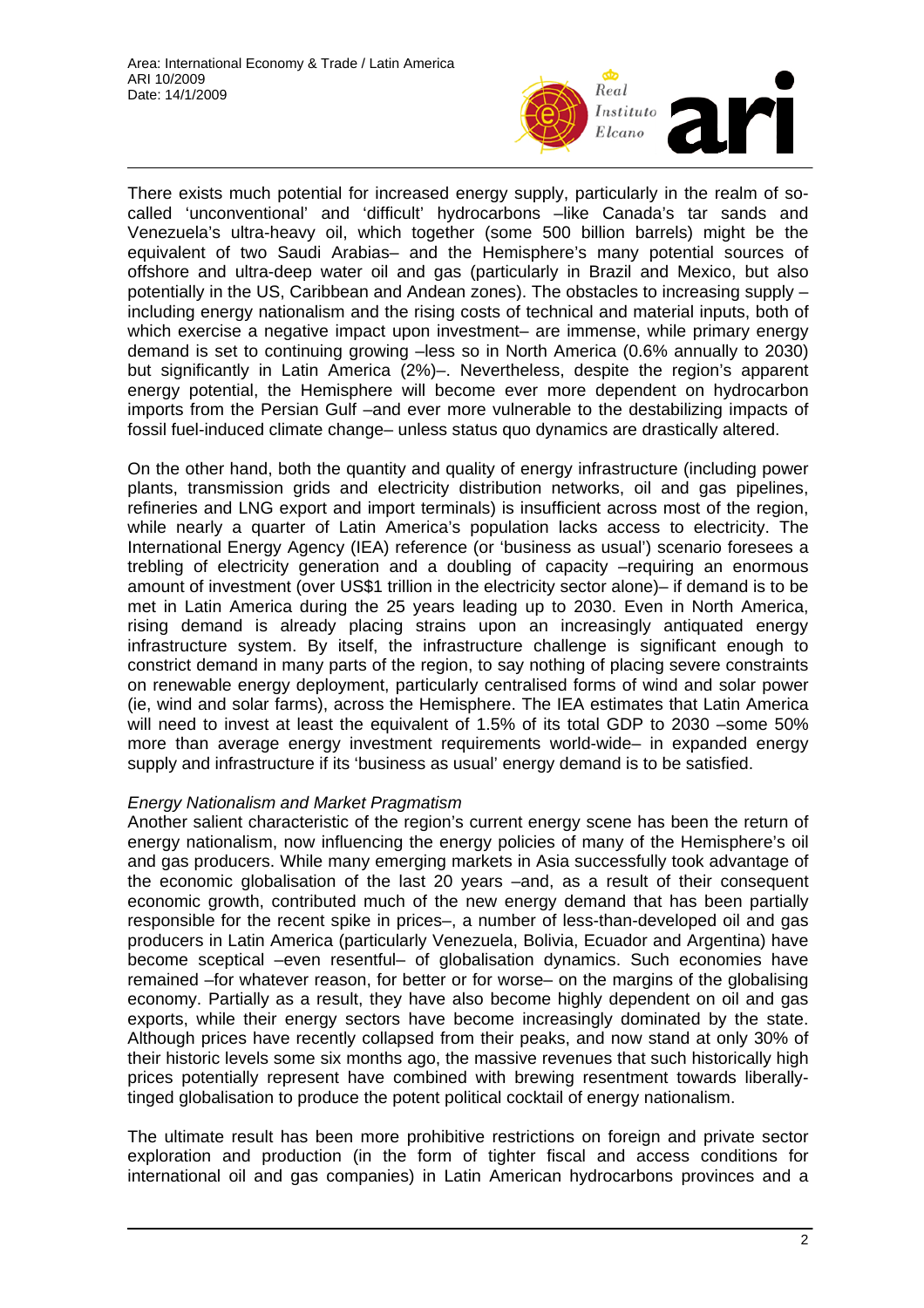

stagnation of upstream investment and oil and gas output levels. Now that oil prices have fallen just as dramatically as they rose, national oil companies are faced with even more severe financial pressure to skimp on investment even further. Even with high prices, energy nationalism prejudices the level of upstream investment; with low prices, the effect of energy nationalism on upstream investment is potentially mortal. The impact can be seen in the evolution of production levels. Both Venezuela and Argentina are producing approximately 25% less petroleum than when at their respective production peaks some 10 years ago.

At the same time, a number of other countries in the region, including Brazil, Chile, Peru and Colombia, have continued to pursue more pragmatic energy policies which, without abandoning –or denying a legitimate role for– the state, remain more open, transparent, rules-based and market-oriented. Such policies not only acknowledge the reality of global economic integration –even in the realm of energy– but actually embrace it as a positive, constructive force. These pragmatic, rules-based, market-oriented energy policies express a broader political and economic stance of openness, transparency and flexibility that reveal such countries to be rising above the region's traditional ideological deadlock between 'good revolutionaries' and 'free marketers' to forge what Javier Santiso has called a new 'political economy of the possible' in Latin America.

Still other countries, like Mexico, remain stuck between these two ideologies, for the moment incapable of overcoming the domestic geography of special-interest resistance to energy-sector reform, even though they continue to engage the liberal and globalising economy beyond energy. Central America and the Caribbean nations, on the other hand, as the poorest and most energy import-dependent economies of the region (Trinidad and Tobago is, however, an important exception), remain the most vulnerable to energy price volatility and the least equipped –institutionally and economically– to handle energy and climate change-related challenges.

### *The Brazilian Example*

If Venezuela is currently the regional leader of the energy nationalists and globalisation sceptics –a grouping President Hugo Chavez has tried to articulate in the so-called 'Alba' formation–, Brazil is the epitome of the new energy pragmatism. Brazil is the only country in the Hemisphere that has significantly reduced not only its excessive dependence on external sources of fossil fuels, but also its very dependence on fossil fuels themselves. Since the energy crises of the 1970s, Brazil has consistently maintained strategic support for its sugar-based ethanol industry, now the largest in the world. As a result, Brazil has become the world's largest producer and exporter of biofuels, which domestically provide more than 25% of the Brazilian transport sectors' energy needs. Brazil has also tapped the massive potential of hydroelectric power (which provides as much as 80% of the national power supply), making it one of the only countries in the world, along with France (where nuclear power accounts for some 80% of the electricity mix), to have displaced the dominance of fossil fuels in the electricity mix with a low-carbon energy source.

Furthermore, as Petrobras has developed into a world-class petroleum company, discovering as much as 50 billion barrels of oil (along with large amounts of gas) in the country's offshore provinces and developing a niche as one of the world's leaders in ultradeep water drilling, Brazil has also become one of the only countries in recent times to have moved from oil-import dependency to self-sufficiency (while maintaining a good chance of becoming a significant net oil exporter in the not-so-distant future). Finally, Brazil has achieved these significant improvements in its energy outlook while maintaining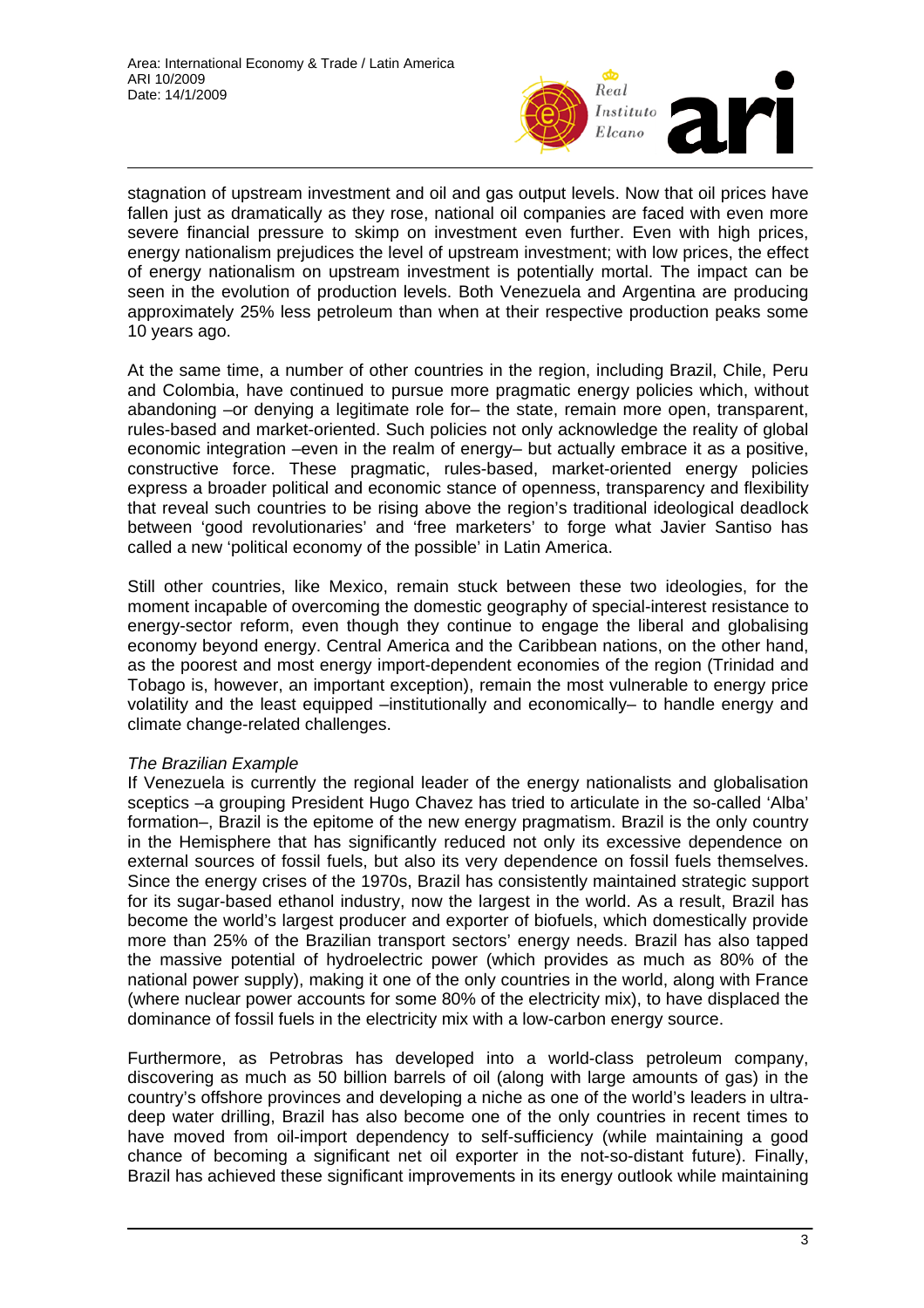

a pragmatic, rules-based market-oriented energy model, characterised by significant government guidance and strategic state direction on national energy policy without falling prey to the temptation to nationalise the energy sector, shut out private and foreign investment and seize the sector's rents. The hydrocarbons sector remains liberal and open, while the state holds only a minority –if large (40%)– stake in Petrobras, the Brazilian national oil company, and does not intrude upon company investment decisions.

Brazil's evolving regional leadership could also prove useful in the Hemispheric effort to expand the use of biofuels. Given the persistence of the traditional shortcomings of Brazilian regional leadership, however, such efforts may need to be underpinned by deeper Hemispheric cooperation with the US. An interesting and constructive example of such collaboration is the recently launched US-Brazil Biofuels Partnership. At this juncture, however, Brazil should also attempt to extend its energy revolution beyond sugar-based ethanol to second-generation cellulosic biofuels production, and even beyond biofuels themselves to renewable energies like wind, solar, geothermal and ocean power, among others, that are capable of generating electricity, reducing the country's  $$ and the region's– excessive dependence on hydroelectric power, moderating the growing demand for gas and avoiding a future desperate rush to coal. Aside from producing controversial cultural and local environmental side-effects, hydroelectric power is also far more vulnerable to the impacts of climate change than are these other 'classic' renewable energy sources.

But Brazil's biggest energy challenge will be to avoid the temptation to follow so many other oil and gas producers down the road of energy nationalism, particularly once oil prices begin to rise again in the future (as they most surely, eventually, will), in a risky and desperate attempt by the state to monopolise the country's rents from hydrocarbons. So far, President Lula's pragmatism on economic policy, in general, and energy policy, in particular, suggest that Brazil will continue to set this realistic example for other countries in the region. But significant oil discoveries in the Santos and Campos basins, together with the spike in oil prices last summer to US\$145/bbl, have generated demands from certain quarters in Brazil to significantly alter the national hydrocarbons legislation, a development which would likely undermine the revolution in Brazilian oil and gas production currently underway. Such demands are unlikely to thrive in the current lowprice environment, but should prices rise significantly again in the future, the Brazilian government will face intense pressure, not only to tighten fiscal conditions on oil production, but also to limit foreign and private sector access to oil and gas, and possibly even to take over Petrobras altogether. While higher taxes and royalties might be called for with prices well over US\$100/bbl, a state monopoly over the hydrocarbons sector would eliminate its longer-term potential to become a significant net exporter.

### *The Changing Context: From Energy Crisis to Economic Crisis*

In the five years from 2002 to 2007, world oil prices trebled; during 2008 oil prices doubled again, reaching nearly US\$150/bbl in July. Prices then plummeted to as low as US\$35/bbl in December and rose again in January 2009 to almost US\$50/bbl. This oil price level was still nearly double the long-term average in real terms, if only 30% of July 2008 peak levels, and still below the US\$60/bbl threshold that many large oil producers, like Venezuela, use as their national budget reference price.

Such price volatility has implied a rapid change of context. For most of this decade, the world lived in a context characterised by rapid economic growth and rising energy, food and other commodity prices. While such growth was beneficial in general, and helped to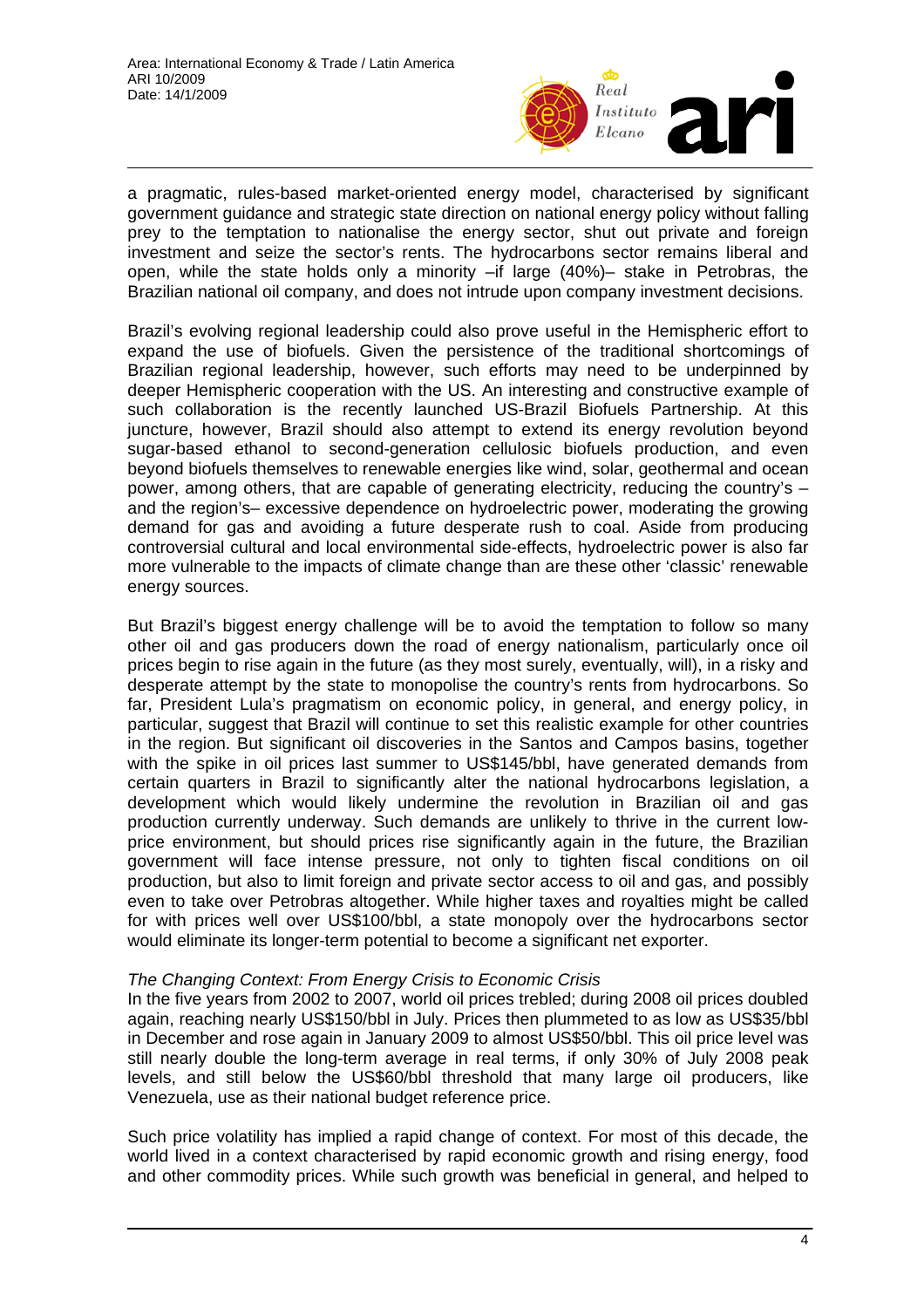

generate unprecedented wealth, rising energy and food prices ultimately began to prejudice the poor (offsetting the anti-poverty effects of growth), threatened the continued viability of sustainable inflation-free growth (particularly in net-importing countries) and generated a sense of crisis in the realm of energy and food. Meanwhile, such dynamics implied large transfers of income and wealth from consumers to energy and commodity producers –both nation-states and companies– prompting the re-emergence of energy nationalism, the elaboration of ambitious social spending programmes, the articulation of foreign policy challenges to the US by particular oil and gas producers (like Russia, Iran and Venezuela), and the rise of geopolitical competition between the US, Europe, China and India for (politically, if not geologically) limited oil and gas supplies.

In six brief months, however, all of this has changed, as the world has lurched abruptly into a different context, one defined by world-wide financial crisis, economic recession, slowing growth in energy demand and plummeting energy and commodity prices. Given the increasing openness of the Latin American economies and their deepening integration with not only the US and Europe but also the rising emerging market powers in Asia, the 'end of dependence' and the economic 'decoupling' that so many observers had recently perceived in Latin America has proved to be an illusion. All American economies –North, Central and South– are being intensely affected by the financial and economic crises. Energy prices have fallen once again as a result, but aside from the perennial problem this presents (ie, the undercutting of investment in future traditional sources, like oil and gas, but also in low-carbon alternatives, like renewables), the current recession and collapse of energy prices have also dried up investment funds for new energy ventures and pushed energy security and climate change, as policy priorities, down several positions on national agendas.

Furthermore, as lower prices translate into intense budgetary pressures in producer economies, the international political subsidisation of energy imports in poorer countries (eg, Venezuela's subsidisation of Central America and the Caribbean through Petrocaribe) become more and more difficult to sustain, with implications both positive (less radical influence exerted within Hemispheric relations) and negative (increasing economic vulnerability of the poor and deepening energy poverty).

Currently a battle is on within the US political elite over what kinds of initiatives to include in the economic stimulus package which the new President, Barack Obama, wishes to sign into law soon after taking up office. Some are pushing for investments in energy efficiency and renewable energies to be included, while others are resisting the inclusion of such significant policy-agenda items, like energy transformation or health care reform, considered to be incompatible with economic recovery. This battle mirrors a broader struggle around the world over the relative prioritisation of energy and climate change policies –both of which are widely perceived to imply significantly higher costs to consumers, companies and national economies– within the current context of the global economic crisis.

However, while the critical nature of the climate change challenge, and the concomitant need to significantly cut fossil fuel consumption on a global scale, became apparent during the unfolding of the first context of strong demand and rising prices, it remains even more so in the new scenario of recession and price collapse. While nearly everything else has changed with the abrupt shift in context from energy crisis to economic crisis, the imperative to transform the world's energy economy and fight against climate change remains as an important continuity between these two scenarios.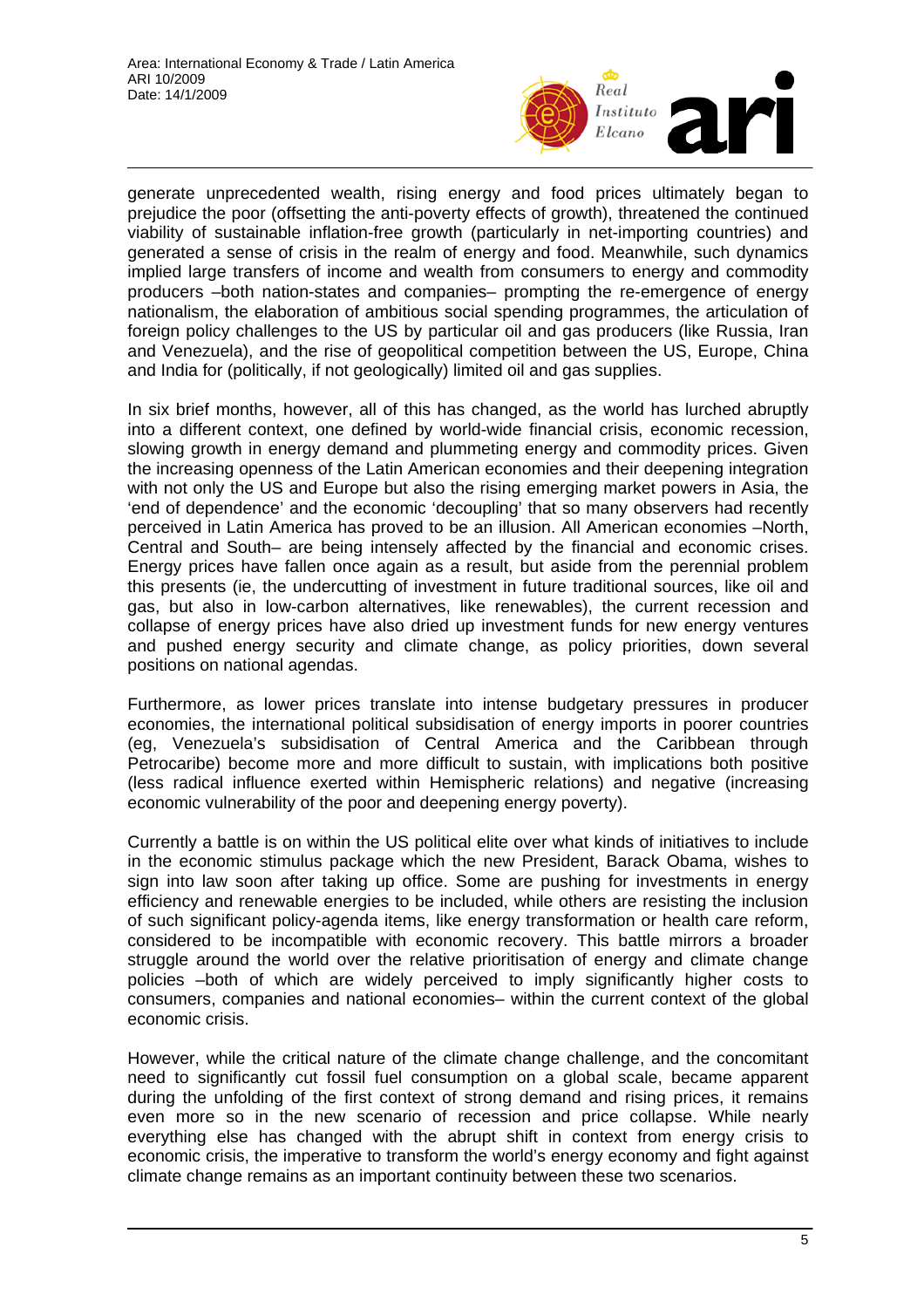

*Potential for Regional (Hemispheric or Transatlantic) Energy Collaboration*  Given that dependence has not died, and that interdependence is now clearly the defining framework of the world economy, a Hemispheric approach to energy issues –while not as ideal as a global, multilateral framework– is certainly superior to an uncoordinated –or even competitive jostling of possibly incompatible– national strategies.

In this regard, Barack Obama's proposed 'Energy Partnership for the Americas' would certainly be a welcome initiative, and could easily dovetail with the energy aspects of the Draft Declaration of the 5th Summit of the Americas to be held this April in Trinidad and Tobago. A renewed push towards deeper Hemispheric collaboration on energy issues would be a potential antidote to the recent wave of energy nationalism in the region, and it would certainly be a logical mechanism for smaller, import-dependent economies to use in the attempt to augment their energy security.

The big question is what kind of specific content should or could be included in such an initiative. A couple of areas seem to offer at least some promise. The first would be in the realm of renewable energy promotion. Although the US-Brazil Biofuels Partnership is still too young to present us with tangible results, it does offer a useful template for further collaboration. A big push in renewable energy deployment –both in the realm of transport and electricity generation– is needed across the Hemisphere, and Brazil and the US could provide the collective stimulus for such an effort. The Hemispheric effort might even consider merging its efforts with the Ibero-American space, inviting Spain –one of the world's leaders in wind and solar energy, and a European leader in biofuels– to participate in a broader renewable-energy partnership.

A logical area where such efforts might focus would be Central America and the Caribbean. This subregion is the poorest and most economically vulnerable to both external dependence and oil-price volatility in the region, and would therefore particularly benefit from any attempts at regional energy integration or replacement of fossil fuels with renewables in their primary energy mixes. In any event, as difficult as it might be to conceive of useful Hemispheric energy collaboration in concrete terms, and to design it in a workable fashion, it would certainly be worth the effort.

**Conclusion:** Much more emphasis should be placed on energy collaboration and integration at the regional level, based upon open, transparent and rules-based, market principals. Also, more explicit emphasis should be given to promoting further physical integration and regulatory harmony in the Hemisphere's energy arena, building on current efforts, like the SIEPAC electricity system in Central America, and the regulatory coordination and harmonisation efforts of the Asociación Iberoamericana de Entidades Reguladoras de Energía (ARIAE), working in collaboration with the Spanish National Energy Commission (Comisión Nacional de Energía, CNE).

It is true that many oil and gas producers –like Venezuela, Ecuador, Bolivia and Argentina– are unlikely to cooperate with such an endeavour, particularly if it were to be based on open, transparent and rules-based, market principles, but if the Energy Charter Treaty of Europe and Eurasia is any guide, the opposition of a few countries does not necessarily doom regional collaboration to failure. As long as the US and Brazil are committed to cooperating and to leading together, a Hemispheric energy initiative would have a decent chance of serving some positive function. Furthermore, it is always possible –particularly given a low-price environment– that some producers might alter